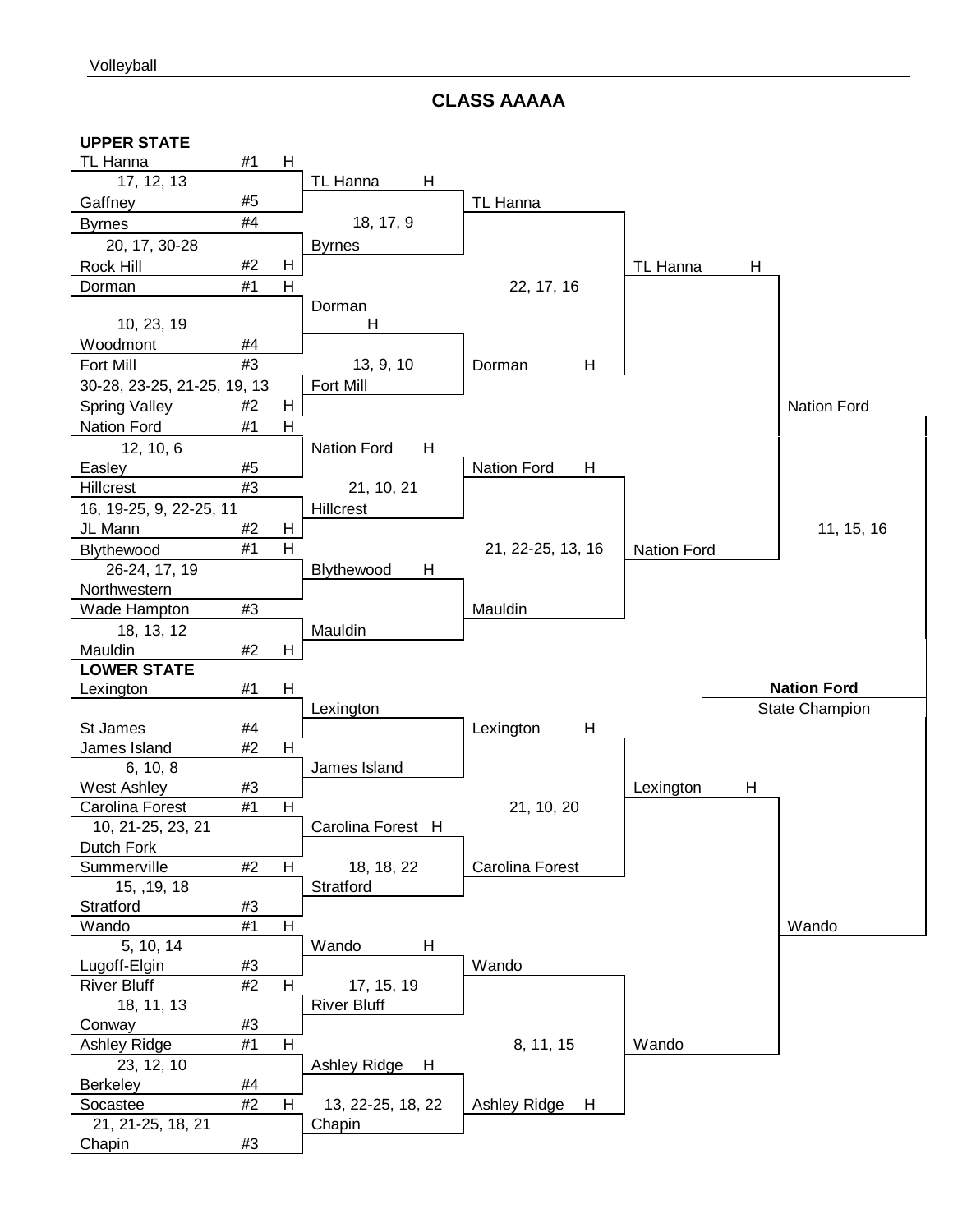**CLASS AAAA**

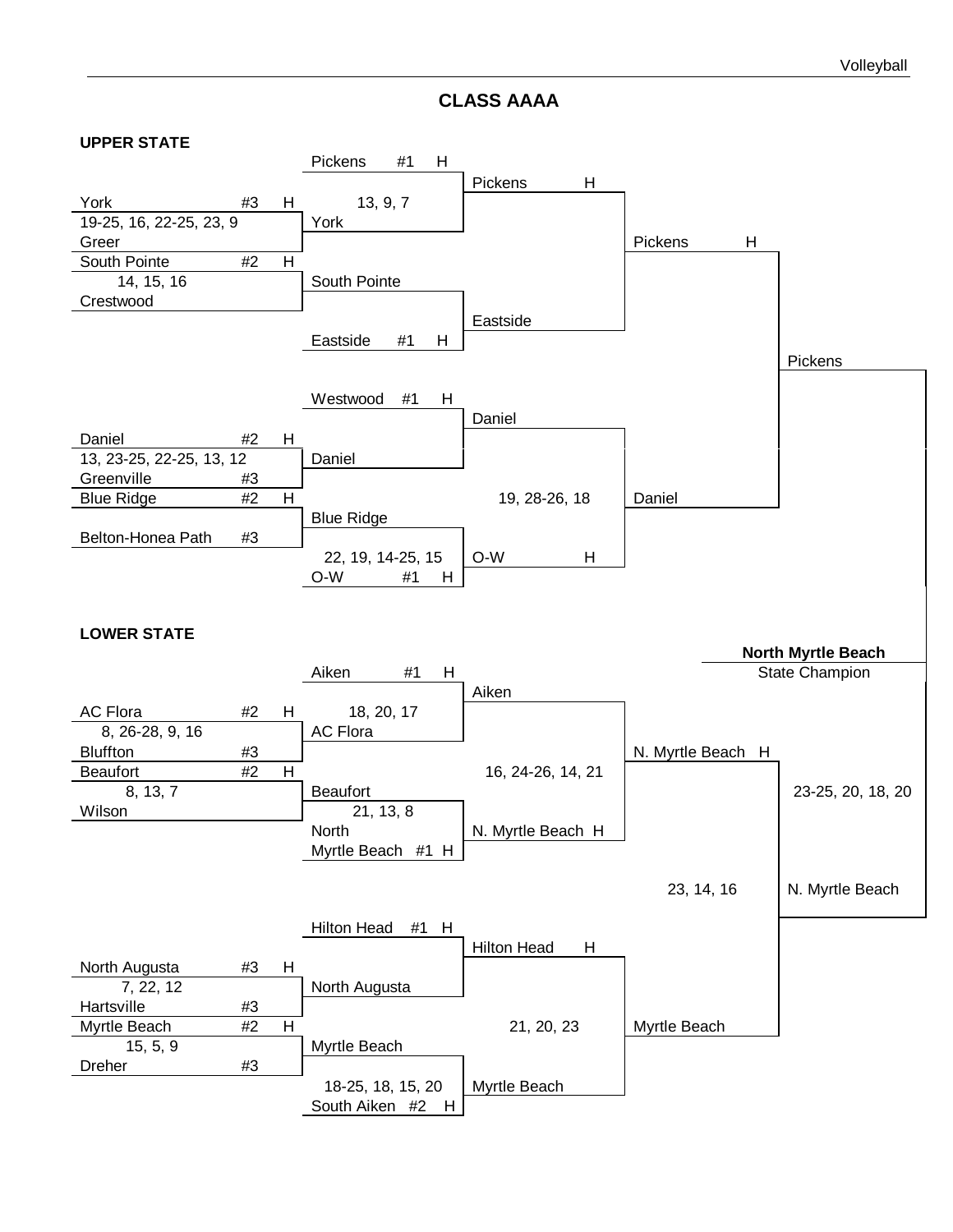**CLASS AAA**

| <b>UPPER STATE</b>          |    |   |                   |                   |                           |                       |
|-----------------------------|----|---|-------------------|-------------------|---------------------------|-----------------------|
| Chapman                     | #1 | H |                   |                   |                           |                       |
| 12, 8, 15                   |    |   | Н<br>Chapman      |                   |                           |                       |
| Emerald                     | #4 |   |                   | H<br>Chapman      |                           |                       |
| Crescent                    | #2 | н | 20, 22, 14        |                   |                           |                       |
| 9, 7, 17                    |    |   | Crescent          |                   |                           |                       |
| Keenan                      | #3 |   |                   |                   | Н<br>Chapman              |                       |
| Woodruff                    | #1 | H |                   | 17, 20, 23        |                           |                       |
| 12, 13, 13                  |    |   | Woodruff<br>н     |                   |                           |                       |
| Southside                   | #4 |   |                   |                   |                           |                       |
| Camden                      | #2 | H | 22-25, 20, 19, 19 | Woodruff          |                           |                       |
| 7, 7, 15                    |    |   | Camden            |                   |                           |                       |
| Seneca                      | #3 |   |                   |                   | 19, 22-25, 23, 22         | Powdersville          |
| Powdersville                | #1 | н |                   |                   |                           |                       |
| 3, 5, 3                     |    |   | Powdersville<br>H |                   |                           |                       |
| <b>Fairfield Central</b>    | #4 |   |                   | Powdersville<br>H |                           |                       |
| Chesnee                     | #2 | H | 12, 12, 17-25, 16 |                   |                           |                       |
| 11, 19, 17                  |    |   | Chesnee           |                   |                           |                       |
| <b>Union County</b>         | #3 |   |                   |                   |                           | 19, 21,               |
| Indian Land                 | #1 | Н |                   | 21, 20, 22-25, 18 | Powdersville              | 18-25, 14             |
| 17, 13, 23                  |    |   | Indian Land<br>H  |                   |                           |                       |
| Pendleton                   | #4 |   |                   |                   |                           |                       |
| Mid-Carolina                | #2 | H | 9, 18, 20         | Indian Land       |                           |                       |
| 20-25, 22, 21, 23-25, 11    |    |   | <b>Broome</b>     |                   |                           |                       |
| <b>Broome</b>               | #3 |   |                   |                   |                           |                       |
|                             |    |   |                   |                   |                           |                       |
|                             |    |   |                   |                   |                           |                       |
|                             |    |   |                   |                   |                           |                       |
| <b>LOWER STATE</b><br>Loris | #1 | H |                   |                   |                           | <b>Powdersville</b>   |
| Ridgeland-                  |    |   | Н<br>Loris        |                   |                           | State Champion        |
| Hardeeville                 | #4 |   |                   |                   |                           |                       |
| Academic Magnet             | #2 | н | 18, 21, 18        | Academic Magnet   |                           |                       |
| 13, 17, 16                  |    |   | Academic Magnet   |                   |                           |                       |
| Swansea                     | #3 |   |                   |                   | <b>Battery Creek</b><br>H |                       |
| <b>Battery Creek</b>        | #1 | Н |                   | 19, 21, 20        |                           |                       |
| 9, 12, 9                    |    |   | Battery Creek H   |                   |                           |                       |
| Cheraw                      | #4 |   |                   |                   |                           |                       |
| Strom Thurmond              | #2 | н | 23-25, 19, 19, 21 | Battery Creek H   |                           |                       |
| 16, 24, 27-25               |    |   | Hanahan           |                   |                           |                       |
| Hanahan                     | #3 |   |                   |                   | 22, 22-25                 |                       |
| <b>Bishop England</b>       | #1 | Н |                   |                   | 20, 18                    | <b>Bishop England</b> |
| 17, 11, 13                  |    |   | Bishop England H  |                   |                           |                       |
| Pelion                      | #4 |   |                   | Bishop England H  |                           |                       |
| Dillon                      | #2 | H | 3, 14, 14         |                   |                           |                       |
|                             |    |   | Dillon            |                   |                           |                       |
| Wade Hampton                | #3 |   |                   |                   |                           |                       |
| Gilbert                     | #1 | н |                   | 18, 21, 18        | <b>Bishop England</b>     |                       |
| 15, 17, 23                  |    |   | Η<br>Gilbert      |                   |                           |                       |
| Waccamaw                    | #4 |   |                   |                   |                           |                       |
| May River                   | #2 | н | 16, 23-25, 17, 11 | Gilbert           |                           |                       |
| 15, 21, 20<br>Aynor         | #3 |   | May River         |                   |                           |                       |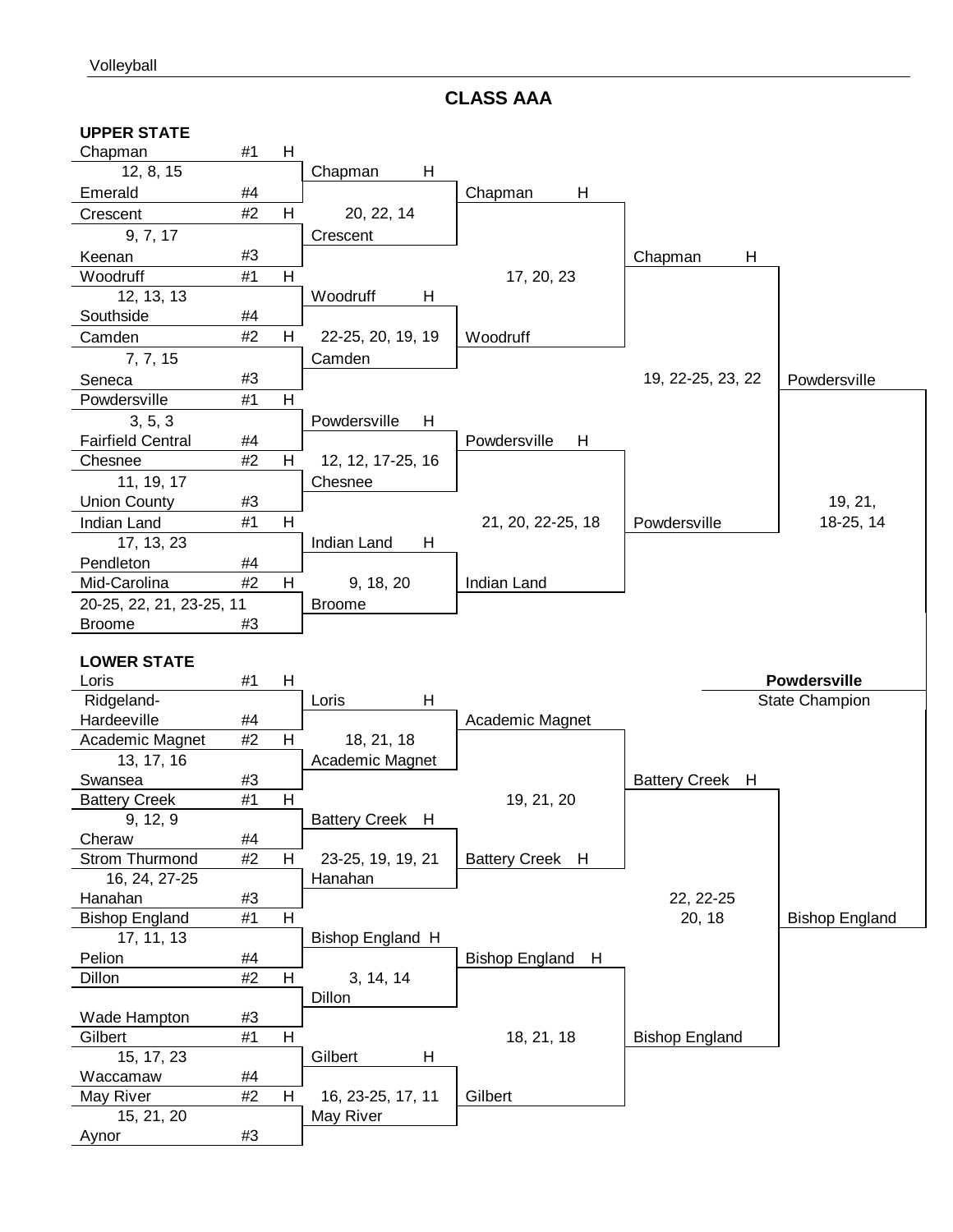**CLASS AA**

| <b>UPPER STATE</b>         |      |   |                           |                        |                        |                       |
|----------------------------|------|---|---------------------------|------------------------|------------------------|-----------------------|
| Fox Creek                  | #1   | H |                           |                        |                        |                       |
| 21-25, 22, 20-25, 13, 10   |      |   | Landrum<br>H              |                        |                        |                       |
| Landrum                    | #5   |   | 16, 18-25, 18-25,         | Landrum                |                        |                       |
| <b>Brashier MC</b>         | #2   | H | 20, 13                    |                        |                        |                       |
| 17, 15, 8                  |      |   | <b>Brashier MC</b>        |                        |                        |                       |
| Lewisville                 | #4   |   |                           |                        | North Central<br>H     |                       |
| North Central              | #1   | H |                           | 14, 21, 16             |                        |                       |
| 2, 7, 11                   |      |   | <b>North Central</b><br>H |                        |                        |                       |
| CA Johnson                 | #4   |   |                           |                        |                        |                       |
| Southside Christian        | #3   | H | 23-25, 23, 21, 1+         | North Central<br>H     |                        |                       |
|                            |      |   | Southside Christian       |                        |                        |                       |
| 10, 13, 10                 |      |   |                           |                        |                        |                       |
| Batesburg-Leesville        | #3   |   |                           |                        | 16, 13, 12             | St Joseph's           |
| St Joseph's                | #1   | H |                           |                        |                        |                       |
| 4, 12, 4                   |      |   | St Joseph's<br>H          |                        |                        |                       |
| Central                    | #5   |   |                           | St Joseph's<br>H       |                        |                       |
| <b>Buford</b>              | #2   | H | 9, 9, 9                   |                        |                        |                       |
| 19, 10, 11                 |      |   | <b>Buford</b>             |                        |                        |                       |
| Ninety-Six                 | #4   |   |                           |                        |                        | 15, 12, 12            |
| Eau Claire                 | #2   | Н |                           | 18, 10, 8              | St Joseph's            |                       |
| 10, 7, 6                   |      |   | Greer MC                  |                        |                        |                       |
| Greer MC                   | #4   |   |                           |                        |                        |                       |
|                            |      |   | 23-25, 17, 23, 12         |                        |                        |                       |
| Abbeville                  | #2   | H |                           | Greer MC               |                        |                       |
| 14, 17, 20                 |      |   | Andrew Jackson H          |                        |                        |                       |
|                            |      |   |                           |                        |                        |                       |
| Andrew Jackson             | #3   |   |                           |                        |                        |                       |
| <b>LOWER STATE</b>         |      |   |                           |                        |                        |                       |
| Oceanside Collegiate       | #1   | H |                           |                        |                        | St Joseph's           |
| 9, 15, 13                  |      |   | Oceanside Collegiate H    |                        |                        | <b>State Champion</b> |
| Hannah-Pamplico            | #6   |   |                           | Oceanside Collegiate H |                        |                       |
| Johnsonville               | #2   | H | 10, 15, 15                |                        |                        |                       |
| 9, 17, 18                  |      |   | Johnsonville              |                        |                        |                       |
| Barnwell                   | #3   |   |                           | 3, 7, 16               | Oceanside Collegiate H |                       |
| Bamberg-Ehrhardt           | #1   | H |                           |                        |                        |                       |
| 11, 15, 22                 |      |   | Bamberg-Ehrhardt H        |                        |                        |                       |
| Carvers Bay                | #4   |   |                           |                        |                        |                       |
| Timberland                 | #3   | H | 7, 21, 11                 | Bamberg-Ehrhardt       |                        |                       |
|                            |      |   | Timberland                |                        |                        |                       |
| <b>Calhoun County</b>      | #3   |   |                           |                        |                        | Oceanside             |
| <b>Gray Collegiate</b>     | #1   | H |                           |                        | 20, 13, 27-25,         | Collegiate            |
| 26-24, 8, 19               |      |   | Gray Collegiate H         |                        |                        |                       |
| Latta                      | #5   |   |                           | Gray Collegiate H      |                        |                       |
| Woodland                   | $#2$ | H | 10, 11, 13                |                        |                        |                       |
| 23-25, 20-25, 21, 20, 11   |      |   | Andrews                   |                        |                        |                       |
| Andrews                    | #3   |   |                           |                        |                        |                       |
| East Clarendon             | #1   | Н |                           |                        | <b>Gray Collegiate</b> |                       |
| 4, 11, 16                  |      |   | East Clarendon H          |                        |                        |                       |
| <b>Burke</b>               | #4   |   |                           |                        |                        |                       |
| <b>Philip Simmons</b>      | #2   | Н | 23, 15, 16                | East Clarendon         |                        |                       |
| 18, 19, 23<br>Whale Branch | #4   |   | <b>Philip Simmons</b>     |                        |                        |                       |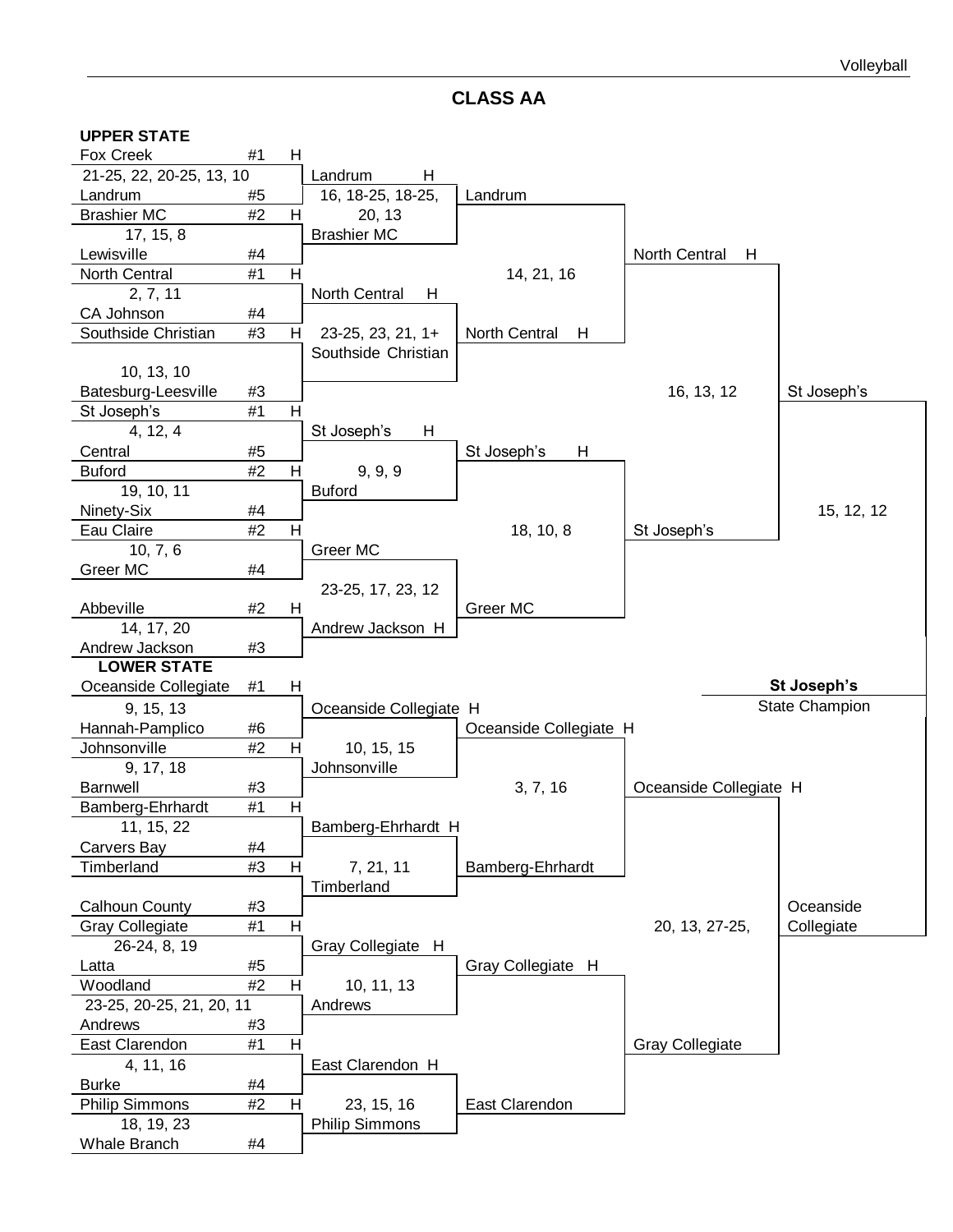**CLASS A**

**Upper State**

|                      |    |    | <b>Dixie</b>             | #1 | H |                         |                         |                          |
|----------------------|----|----|--------------------------|----|---|-------------------------|-------------------------|--------------------------|
| Williston-Elko       | #3 | H  | 9, 20, 15                |    |   | <b>Dixie</b><br>н       |                         |                          |
|                      |    |    | Williston-Elko           |    |   |                         |                         |                          |
| <b>McCormick</b>     | #5 |    |                          |    |   |                         |                         |                          |
| <b>Calhoun Falls</b> | #4 | H  |                          |    |   | 18, 13, 16              | <b>Dixie</b><br>H       |                          |
| 11, 8, 13            |    |    | Hunter-Kinard-Tyler      |    |   |                         |                         |                          |
| Hunter-Kinard-Tyler  |    |    | 26-24, 21, 13            |    |   | Ridge Spring-Mon        |                         |                          |
|                      |    |    | Ridge Spring-<br>Mon     | #2 | H |                         |                         |                          |
|                      |    |    | Governor's School        | #1 | Н |                         | 22-25, 22               | Governor's               |
| <b>Ware Shoals</b>   | #3 | H. | 16, 13, 14               |    |   | Governor's School H     | $17 - 25$               | School                   |
| 21, 22, 20           |    |    | <b>Ware Shoals</b>       |    |   |                         | $26-24, 9$              |                          |
| North                | #4 |    |                          |    |   |                         |                         |                          |
| High Point Aca       | #2 | H  |                          |    |   | 15, 19, 20-25, 21       | Gov.School              |                          |
| 21, 21-25, 15, 17    |    |    | <b>High Point Aca</b>    |    |   |                         |                         | 20, 21,                  |
| Blackville-Hilda     | #5 |    | Wagener-                 |    |   | High Point Aca          |                         | 22-25, 17                |
|                      |    |    | Salley                   | #1 | H |                         |                         |                          |
| <b>LOWER STATE</b>   |    |    |                          |    |   |                         |                         | <b>Governor's School</b> |
|                      |    |    | <b>Branchville</b>       | #1 | H |                         |                         | <b>State Champion</b>    |
|                      |    |    |                          |    |   |                         |                         |                          |
| Charleston M & S     | #3 | H  | 15, 10, 9                |    |   | <b>Branchville</b><br>H |                         |                          |
| 8, 13, 7             |    |    | Charleston M & S         |    |   |                         |                         |                          |
| Creek Bridge         | #3 |    |                          |    |   |                         |                         |                          |
| Green Sea-Floyd      | #2 | H  |                          |    |   | 10, 6, 12               | <b>Branchville</b><br>H |                          |
|                      |    |    | Green Sea-Floyds         |    |   |                         |                         |                          |
| <b>Bye</b>           |    |    | 23, 13-25, 20, 21-25, 13 |    |   | <b>Military Magnet</b>  |                         |                          |
|                      |    |    | <b>Military Magnet</b>   | #2 | H |                         |                         |                          |
|                      |    |    | Lake View                | #1 | H |                         | 7, 18, 13               |                          |
| Cross                | #3 | H  | 3, 14, 20                |    |   | Lake View<br>H          |                         | <b>Branchville</b>       |
| 16, 22-25, 7, 23     |    |    | Cross                    |    |   |                         |                         |                          |
| St. John's           | #4 |    |                          |    |   |                         |                         |                          |
| Bethune Bowman       | #2 | н  |                          |    |   | 13, 18, 14              | Lake View               |                          |
| 20, 13, 9            |    |    | Bethune-Bowman           |    |   |                         |                         |                          |
| Palmetto Scholars    |    |    | 22, 14, 17-25, 23-25, 12 |    |   | Bethune-Bowman          |                         |                          |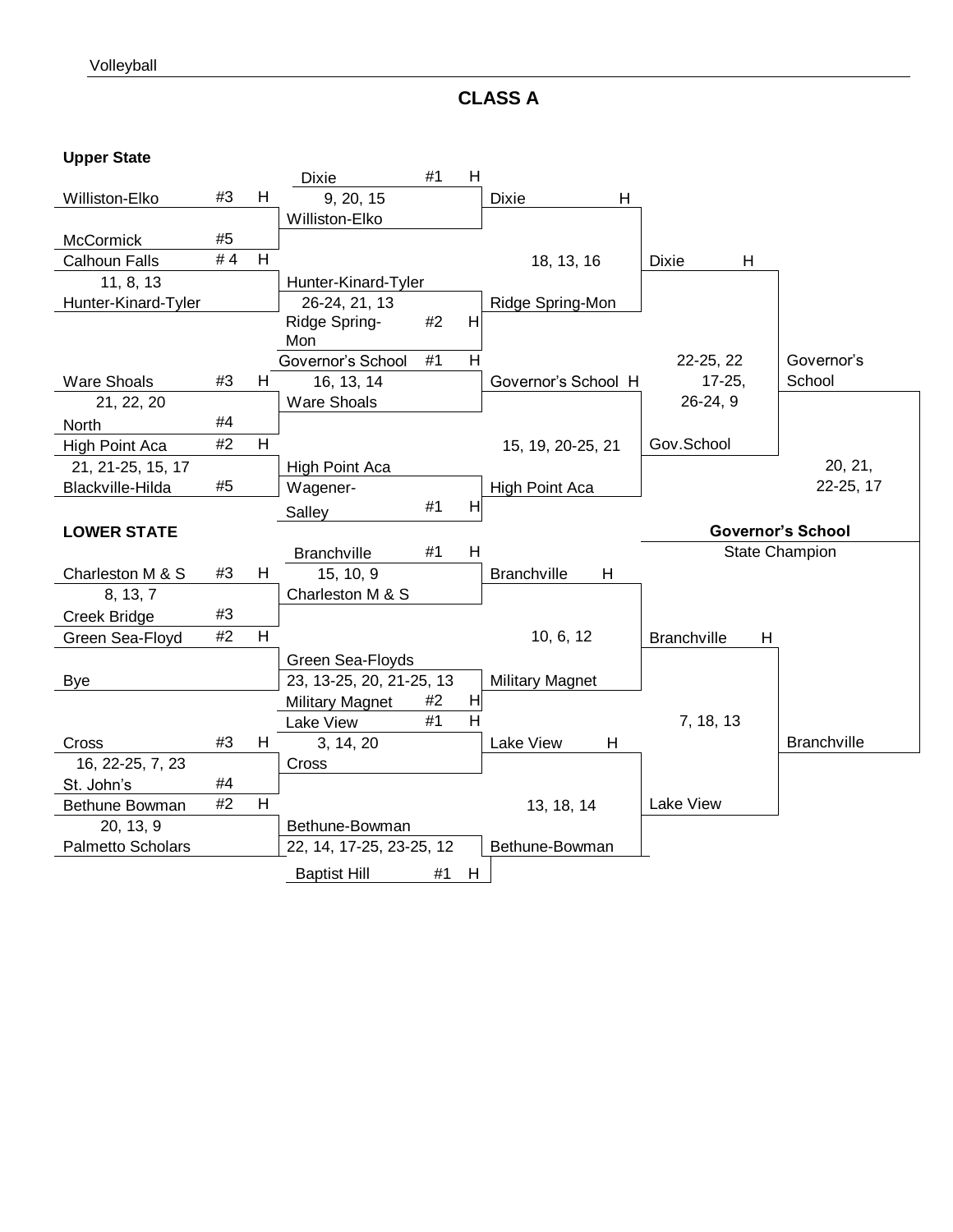#### **STATE VOLLEYBALL TEAM CHAMPIONS (1969-70 - 2018-19)**

| 1969-70<br>1970-71<br>1971-72<br>1972-73<br>1973-74<br>1974-75<br>1975-76 | Champion<br>Easley<br>North Augusta<br>Easley<br>Hanahan<br>Hanahan<br>Hanahan<br>Mt. Pisgah | Coach<br>Jean Westmoreland<br>Diane Shuler<br>Jean Westmoreland<br><b>Hermine Smith</b><br><b>Hermine Smith</b><br><b>Hermine Smith</b><br><b>Barbara Wilkes</b> | Runner-up<br>McClenaghan<br>Eau Claire<br>North Augusta<br>North Augusta<br>North Augusta<br>Wando<br>R. B. Stall | Coach<br>Anne Fullerton<br>Diane Shuler<br>Diane Shuler<br><b>Diane Shuler</b><br>Linda White<br>Peggy Macmillan |
|---------------------------------------------------------------------------|----------------------------------------------------------------------------------------------|------------------------------------------------------------------------------------------------------------------------------------------------------------------|-------------------------------------------------------------------------------------------------------------------|------------------------------------------------------------------------------------------------------------------|
|                                                                           |                                                                                              |                                                                                                                                                                  | <b>AAAAA</b>                                                                                                      |                                                                                                                  |
| 2016-17                                                                   | Dorman                                                                                       | Paula Kirkland                                                                                                                                                   | Wando                                                                                                             | <b>Alexis Glover</b>                                                                                             |
| 2017-18                                                                   | Dorman                                                                                       | Paula Kirkland                                                                                                                                                   | Wando                                                                                                             | <b>Alexis Glover</b>                                                                                             |
| 2018-19                                                                   | <b>Nation Ford</b>                                                                           | Carrie Christian                                                                                                                                                 | Wando                                                                                                             | <b>Alexis Glover</b>                                                                                             |
|                                                                           |                                                                                              |                                                                                                                                                                  | <b>AAAA</b>                                                                                                       |                                                                                                                  |
| 1976-77                                                                   | Wando                                                                                        | Linda White                                                                                                                                                      | North Augusta                                                                                                     | <b>Diane Shuler</b>                                                                                              |
| 1977-78                                                                   | Wando                                                                                        | Linda White                                                                                                                                                      | <b>Spring Valley</b>                                                                                              | <b>Ginny White</b>                                                                                               |
| 1978-79                                                                   | Wando                                                                                        | Linda White                                                                                                                                                      | Rock Hill                                                                                                         | Julia Corn                                                                                                       |
| 1979-80                                                                   | James F. Byrnes                                                                              | Joy Jennings                                                                                                                                                     | Wando                                                                                                             | Linda White                                                                                                      |
| 1980-81                                                                   | <b>Boiling Springs</b>                                                                       | Anne Long                                                                                                                                                        | Airport                                                                                                           | Cay Kessler                                                                                                      |
| 1981-82                                                                   | Gaffney                                                                                      | <b>Eleanor Owens</b>                                                                                                                                             | R. B. Stall                                                                                                       | Peggy Macmillan                                                                                                  |
| 1982-83                                                                   | Goose Creek                                                                                  | Joyce Green                                                                                                                                                      | Airport                                                                                                           | Cay Kessler                                                                                                      |
| 1983-84                                                                   | Goose Creek                                                                                  | Joyce Green                                                                                                                                                      | <b>Boiling Springs</b>                                                                                            | Lynn Avant                                                                                                       |
| 1984-85                                                                   | <b>Boiling Springs</b>                                                                       | <b>Karen Lewis</b>                                                                                                                                               | Georgetown                                                                                                        | Veda Ford                                                                                                        |
| 1985-86                                                                   | Summerville                                                                                  | <b>Teresa Kendle</b>                                                                                                                                             | Airport                                                                                                           | Cay Kessler                                                                                                      |
| 1986-87                                                                   | James F. Byrnes                                                                              | <b>Shirley McAdams</b>                                                                                                                                           | Summerville                                                                                                       | <b>Teresa Kendle</b>                                                                                             |
| 1987-88                                                                   | Airport                                                                                      | Cay Kessler                                                                                                                                                      | Georgetown                                                                                                        | Veda Ford                                                                                                        |
| 1988-89                                                                   | Airport                                                                                      | Cay Kessler                                                                                                                                                      | James Island                                                                                                      | Stella Chisolm                                                                                                   |
| 1989-90                                                                   | Airport                                                                                      | Cay Kessler                                                                                                                                                      | Hartsville                                                                                                        | Debra Tyler                                                                                                      |
| 1990-91                                                                   | Dorman                                                                                       | Paula Kirkland                                                                                                                                                   | Sumter                                                                                                            | Angie Watson                                                                                                     |
| 1991-92                                                                   | Dorman                                                                                       | Paula Kirkland                                                                                                                                                   | James Island                                                                                                      | <b>Scott Peters</b>                                                                                              |
| 1992-93                                                                   | Dorman                                                                                       | Paula Kirkland                                                                                                                                                   | Summerville                                                                                                       | <b>Teresa Kendle</b>                                                                                             |
| 1993-94                                                                   | Wando                                                                                        | <b>Alexis Glover</b>                                                                                                                                             | <b>Pickens</b>                                                                                                    | Peggy Anthony                                                                                                    |
| 1994-95                                                                   | <b>Pickens</b>                                                                               | Peggy Anthony                                                                                                                                                    | Wando                                                                                                             | <b>Alexis Glover</b>                                                                                             |
| 1995-96                                                                   | Dorman                                                                                       | Paula Kirkland                                                                                                                                                   | Irmo                                                                                                              | <b>Tammy Hardy</b>                                                                                               |
| 1996-97                                                                   | Dorman                                                                                       | Paula Kirkland                                                                                                                                                   | <b>West Florence</b>                                                                                              | <b>Brad Hitchings</b>                                                                                            |
| 1997-98                                                                   | Dorman                                                                                       | Paula Kirkland                                                                                                                                                   | Wando                                                                                                             | <b>Alexis Glover</b>                                                                                             |
| 1998-99                                                                   | Irmo                                                                                         | <b>Sandra Dickert</b>                                                                                                                                            | Summerville                                                                                                       | <b>Teresa Kendle</b>                                                                                             |
| 1999-00                                                                   | Irmo                                                                                         | Sandra Dickert                                                                                                                                                   | Summerville                                                                                                       | <b>Teresa Kendle</b>                                                                                             |
| 2000-01                                                                   | Dorman                                                                                       | Paula Kirkland                                                                                                                                                   | Summerville                                                                                                       | Teresa Kendle                                                                                                    |
| 2001-02<br>2002-03                                                        | Dorman<br>Summerville                                                                        | Paula Kirkland<br><b>Teresa Kendle</b><br>Paula Kirkland                                                                                                         | Summerville<br>Dorman                                                                                             | <b>Teresa Kendle</b><br>Paula Kirkland                                                                           |
| 2003-04<br>2004-05<br>2005-06                                             | Dorman<br>Dorman<br><b>West Ashley</b>                                                       | Paula Kirkland<br><b>Christy Jickling</b>                                                                                                                        | Wando<br>Irmo<br>Dorman                                                                                           | <b>Alexis Glover</b><br>Sandra Dickert<br>Paula Kirkland                                                         |
| 2006-07                                                                   | <b>Hillcrest</b>                                                                             | Lynn Avant                                                                                                                                                       | <b>West Ashley</b>                                                                                                | <b>Christy Jickling</b>                                                                                          |
| 2007-08                                                                   | <b>Hillcrest</b>                                                                             | Lynn Avant                                                                                                                                                       | Wando                                                                                                             | <b>Alexis Glover</b>                                                                                             |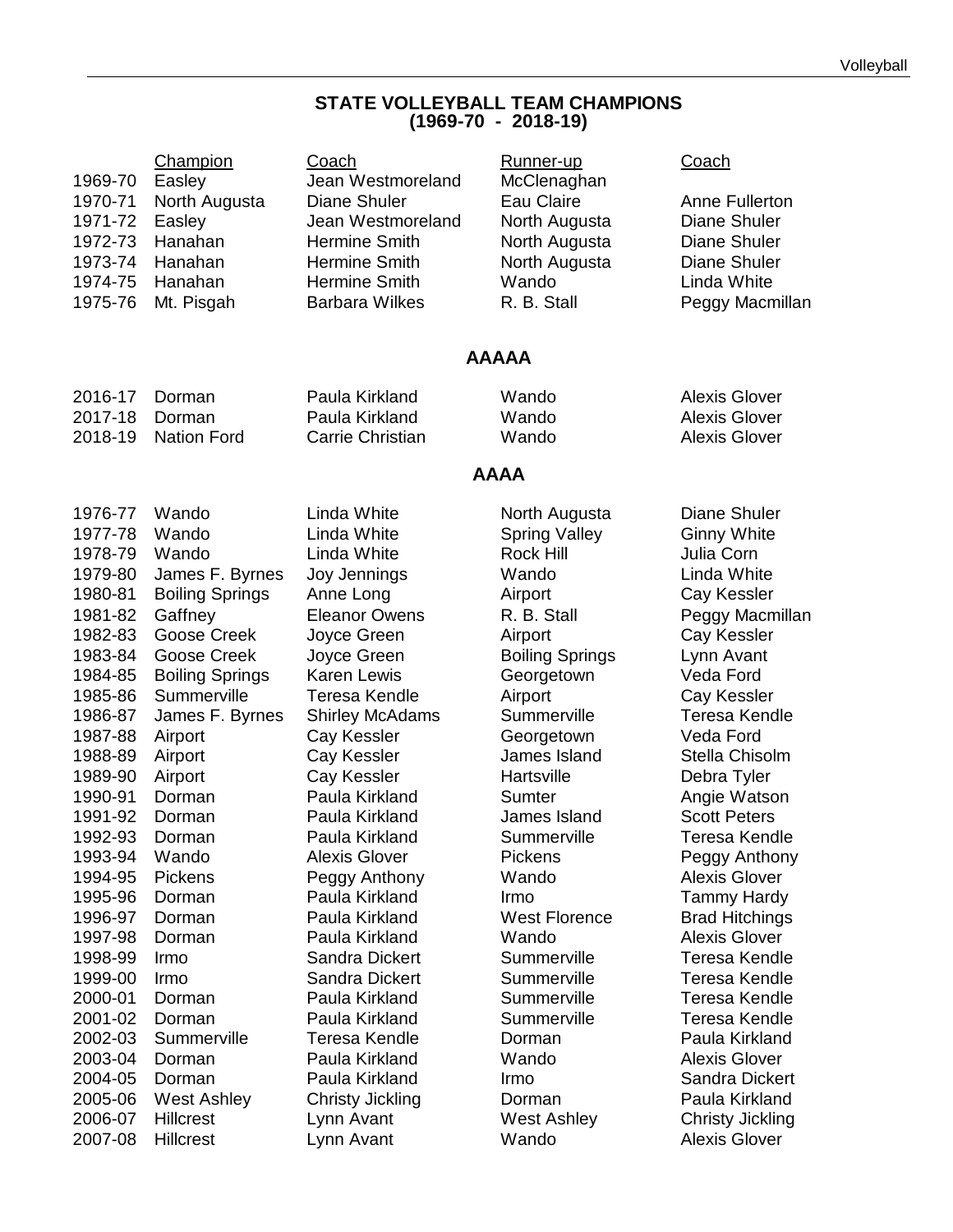#### Volleyball

| 2008-09<br>2009-10<br>2010-11<br>2011-12<br>2012-12<br>2013-14<br>2014-15<br>2015-16<br>2016-17<br>2017-18<br>2018-19 | Champion<br>James F Byrnes<br>Dorman<br>Aiken<br><b>Hillcrest</b><br><b>Hillcrest</b><br><b>Hillcrest</b><br>Wando<br>Wando<br>Aiken<br>Myrtle Beach<br>No. Myrtle Beach | Coach<br>Katie Bridges<br>Paula Kirkland<br>Malynda Young<br>Lynn Avant<br>Lynn Avant<br>Lynn Avant<br><b>Alexis Glover</b><br><b>Alexis Glover</b><br>Malynda Young<br>Larry Church<br>Alex Sing | Runner-up<br>Wando<br>Lexington<br>Rock Hill<br>Aiken<br>Aiken<br>Wando<br><b>Hillcrest</b><br>Dorman<br>Myrtle Beach<br><b>Pickens</b><br>Pickens | Coach<br><b>Alexis Glo</b><br>Chee Lee<br>Cindy Eld<br>Malynda \<br>Malynda \<br><b>Alexis Glo</b><br>Lynn Avar<br>Paula Kirk<br>Larry Chu<br><b>Rikki Owe</b><br><b>Rikki Owe</b> |
|-----------------------------------------------------------------------------------------------------------------------|--------------------------------------------------------------------------------------------------------------------------------------------------------------------------|---------------------------------------------------------------------------------------------------------------------------------------------------------------------------------------------------|----------------------------------------------------------------------------------------------------------------------------------------------------|------------------------------------------------------------------------------------------------------------------------------------------------------------------------------------|
|                                                                                                                       |                                                                                                                                                                          |                                                                                                                                                                                                   | <b>AAA</b>                                                                                                                                         |                                                                                                                                                                                    |
| 1976-77                                                                                                               | Hanahan                                                                                                                                                                  | Hermine Smith                                                                                                                                                                                     | Fort Johnson                                                                                                                                       | Gloria Frie                                                                                                                                                                        |
| 1977-78                                                                                                               | <b>Bishop England</b>                                                                                                                                                    | Kathy Blackman                                                                                                                                                                                    | Fort Johnson                                                                                                                                       | Amelia Ma                                                                                                                                                                          |
| 1978-79                                                                                                               | <b>Bishop England</b>                                                                                                                                                    | Kathy Blackman                                                                                                                                                                                    | <b>Boiling Springs</b>                                                                                                                             | <b>Judy Stro</b>                                                                                                                                                                   |
| 1979-80                                                                                                               | <b>Boiling Springs</b><br><b>Pickens</b>                                                                                                                                 | <b>Judy Stroud</b>                                                                                                                                                                                | Andrew Jackson                                                                                                                                     | Barbara T                                                                                                                                                                          |
| 1980-81<br>1981-82                                                                                                    | <b>Bishop England</b>                                                                                                                                                    | Peggy Anthony<br>Kathy Blackman                                                                                                                                                                   | James F. Byrnes<br><b>Pickens</b>                                                                                                                  | Joy Jenni<br>Peggy An                                                                                                                                                              |
| 1982-83                                                                                                               | James F. Byrnes                                                                                                                                                          | <b>Shirley McAdams</b>                                                                                                                                                                            | Gordon H. Garrett                                                                                                                                  | Tina Spel                                                                                                                                                                          |
| 1983-84                                                                                                               | <b>Gordon Garrett</b>                                                                                                                                                    | <b>Tina Spell</b>                                                                                                                                                                                 | <b>Bishop England</b>                                                                                                                              | <b>Kathy Bla</b>                                                                                                                                                                   |
| 1984-85                                                                                                               | <b>Gordon Garrett</b>                                                                                                                                                    | Cindy McConnell                                                                                                                                                                                   | <b>Bishop England</b>                                                                                                                              | Kathy Bla                                                                                                                                                                          |
| 1985-86                                                                                                               | <b>Bishop England</b>                                                                                                                                                    | Kathy Blackman                                                                                                                                                                                    | Riverside                                                                                                                                          | Cindy Elm                                                                                                                                                                          |
| 1986-87                                                                                                               | <b>Travelers Rest</b>                                                                                                                                                    | Gloria Gunter                                                                                                                                                                                     | Daniel                                                                                                                                             | Deannie 9                                                                                                                                                                          |
| 1987-88                                                                                                               | Greer                                                                                                                                                                    | Peggy Munroe                                                                                                                                                                                      | <b>Bishop England</b>                                                                                                                              | Kathy Bla                                                                                                                                                                          |
| 1988-89                                                                                                               | Pickens                                                                                                                                                                  | Peggy Anthony                                                                                                                                                                                     | South Aiken                                                                                                                                        | Karen Ca                                                                                                                                                                           |
| 1989-90                                                                                                               | <b>Pickens</b>                                                                                                                                                           | Peggy Anthony                                                                                                                                                                                     | Daniel                                                                                                                                             | Deanie SI                                                                                                                                                                          |
| 1990-91                                                                                                               | Daniel                                                                                                                                                                   | Deanie Shonka                                                                                                                                                                                     | Pickens                                                                                                                                            | Peggy An                                                                                                                                                                           |
| 1991-92                                                                                                               | Pickens                                                                                                                                                                  | Peggy Anthony                                                                                                                                                                                     | Daniel                                                                                                                                             | Deanie SI                                                                                                                                                                          |
| 1992-93<br>1993-94                                                                                                    | Keenan<br>Camden                                                                                                                                                         | Van McCloud<br>Sheila Thacker                                                                                                                                                                     | Daniel<br>Marion                                                                                                                                   | Deanie SI<br>Leesa We                                                                                                                                                              |
| 1994-95                                                                                                               | Camden                                                                                                                                                                   | Paige Wilson                                                                                                                                                                                      | James Island                                                                                                                                       | <b>Scott Pete</b>                                                                                                                                                                  |
| 1995-96                                                                                                               | Camden                                                                                                                                                                   | Paige Wilson                                                                                                                                                                                      | Hilton Head                                                                                                                                        | Chris Gra                                                                                                                                                                          |
| 1996-97                                                                                                               | Daniel                                                                                                                                                                   | Larry Jones                                                                                                                                                                                       | Camden                                                                                                                                             | Paige Wil                                                                                                                                                                          |
| 1997-98                                                                                                               | Daniel                                                                                                                                                                   | Larry Jones                                                                                                                                                                                       | Camden                                                                                                                                             | Paige Wil                                                                                                                                                                          |
| 1998-99                                                                                                               | Pickens                                                                                                                                                                  | Peggy Anthony                                                                                                                                                                                     | <b>Brookland-Cayce</b>                                                                                                                             | John Che                                                                                                                                                                           |
| 1999-00                                                                                                               | Daniel                                                                                                                                                                   | Larry Jones                                                                                                                                                                                       | <b>Brookland-Cayce</b>                                                                                                                             | John Che                                                                                                                                                                           |
| 2000-01                                                                                                               | Pickens                                                                                                                                                                  | Peggy Anthony                                                                                                                                                                                     | <b>Newberry</b>                                                                                                                                    | Amy Scot                                                                                                                                                                           |
| 2001-02                                                                                                               | <b>Pickens</b>                                                                                                                                                           | Peggy Anthony                                                                                                                                                                                     | Camden                                                                                                                                             | Paige Wil                                                                                                                                                                          |
| 2002-03                                                                                                               | Pickens                                                                                                                                                                  | Peggy Anthony                                                                                                                                                                                     | Camden                                                                                                                                             | Paige Wil                                                                                                                                                                          |
| 2003-04                                                                                                               | <b>Brookland-Cayce</b>                                                                                                                                                   | John Checkovich                                                                                                                                                                                   | Daniel                                                                                                                                             | Larry Jone                                                                                                                                                                         |
| 2004-05                                                                                                               | <b>Pickens</b>                                                                                                                                                           | Jennifer Gravely                                                                                                                                                                                  | <b>Brookland-Cayce</b>                                                                                                                             | John Che                                                                                                                                                                           |
| 2005-06                                                                                                               | <b>Pickens</b>                                                                                                                                                           | Jennifer Gravely                                                                                                                                                                                  | <b>Bluffton</b>                                                                                                                                    | Al Stern                                                                                                                                                                           |
| 2006-07                                                                                                               | Pickens                                                                                                                                                                  | Jennifer Gravely                                                                                                                                                                                  | <b>Brookland-Cayce</b>                                                                                                                             | <b>Beth Clela</b>                                                                                                                                                                  |
| 2007-08                                                                                                               | <b>Bluffton</b>                                                                                                                                                          | Al Stern                                                                                                                                                                                          | <b>Pickens</b>                                                                                                                                     | Jennifer G                                                                                                                                                                         |
| 2008-09<br>2009-10                                                                                                    | Pickens<br>Daniel                                                                                                                                                        | Jennifer Gravely                                                                                                                                                                                  | <b>Hilton Head Island</b><br><b>Bluffton</b>                                                                                                       | Chris Gra<br>Al Stern                                                                                                                                                              |
| 2010-11                                                                                                               | <b>Nation Ford</b>                                                                                                                                                       | <b>Joy Stewart</b><br>Carrie Christian                                                                                                                                                            | <b>Hilton Head Island</b>                                                                                                                          | <b>Garrett Ta</b>                                                                                                                                                                  |
| 2011-12                                                                                                               | Eastside                                                                                                                                                                 | <b>Susan Meadows</b>                                                                                                                                                                              | Myrtle Beach                                                                                                                                       | Larry Chu                                                                                                                                                                          |
| 2012-13                                                                                                               | No. Myrtle Beach                                                                                                                                                         | <b>Estelle Barentine</b>                                                                                                                                                                          | <b>Pickens</b>                                                                                                                                     | Jennifer G                                                                                                                                                                         |
| 2013-14                                                                                                               | <b>Pickens</b>                                                                                                                                                           | Jennifer Gravely                                                                                                                                                                                  | No. Myrtle Beach                                                                                                                                   | Erica Allm                                                                                                                                                                         |
| 2014-15                                                                                                               | <b>Pickens</b>                                                                                                                                                           | Jennifer Gravely                                                                                                                                                                                  | <b>Hilton Head Island</b>                                                                                                                          | <b>Garrett Ta</b>                                                                                                                                                                  |

Runner-up Coach **2010-2010-2010-2010-2010-2010** Rock Hill Cindy Elder **2014** Hillcrest Lynn Avant Myrtle Beach Larry Church Pickens Rikki Owens Pickens Rikki Owens

# **AAA**

Fort Johnson Amelia Martin **1978-1978** Boiling Springs Judy Stroud Andrew Jackson Barbara Tyler James F. Byrnes Joy Jennings Pickens **Peggy Anthony** 1982-83 Sordon H. Garrett Tina Spell Bishop England Kathy Blackman Bishop England Kathy Blackman Riverside Cindy Elmore Daniel **Deannie Shonka** Bishop England Kathy Blackman 1988-89 Pickens Peggy Anthony South Aiken Karen Carter Daniel **Deanie Shonka** Pickens Peggy Anthony Daniel **Deanie Shonka** Daniel **Deanie Shonka** Marion **Camella Thacker Marion** Leesa Wesley James Island Scott Peters Hilton Head Chris Gray Camden Paige Wilson Camden Paige Wilson Brookland-Cayce John Checkovich Brookland-Cayce John Checkovich **2000-01 Pickens Peak Pickers Peggy Amy Scott 2001** Camden Paige Wilson **2002** Camden Paige Wilson Daniel **Larry Jones** Brookland-Cayce John Checkovich Brookland-Cayce Beth Cleland Pickens **Digital Stephen Alennifer Gravely** Hilton Head Island Chris Gray Hilton Head Island Garrett Talarczyk Myrtle Beach Larry Church Pickens Jennifer Gravely No. Myrtle Beach Erica Allman Hilton Head Island Garrett Talarczyk

Wando **Alexis Glover** Aiken Malynda Young Aiken Malynda Young Wando **Alexis Glover** Dorman Paula Kirkland Fort Johnson Gloria Friedgen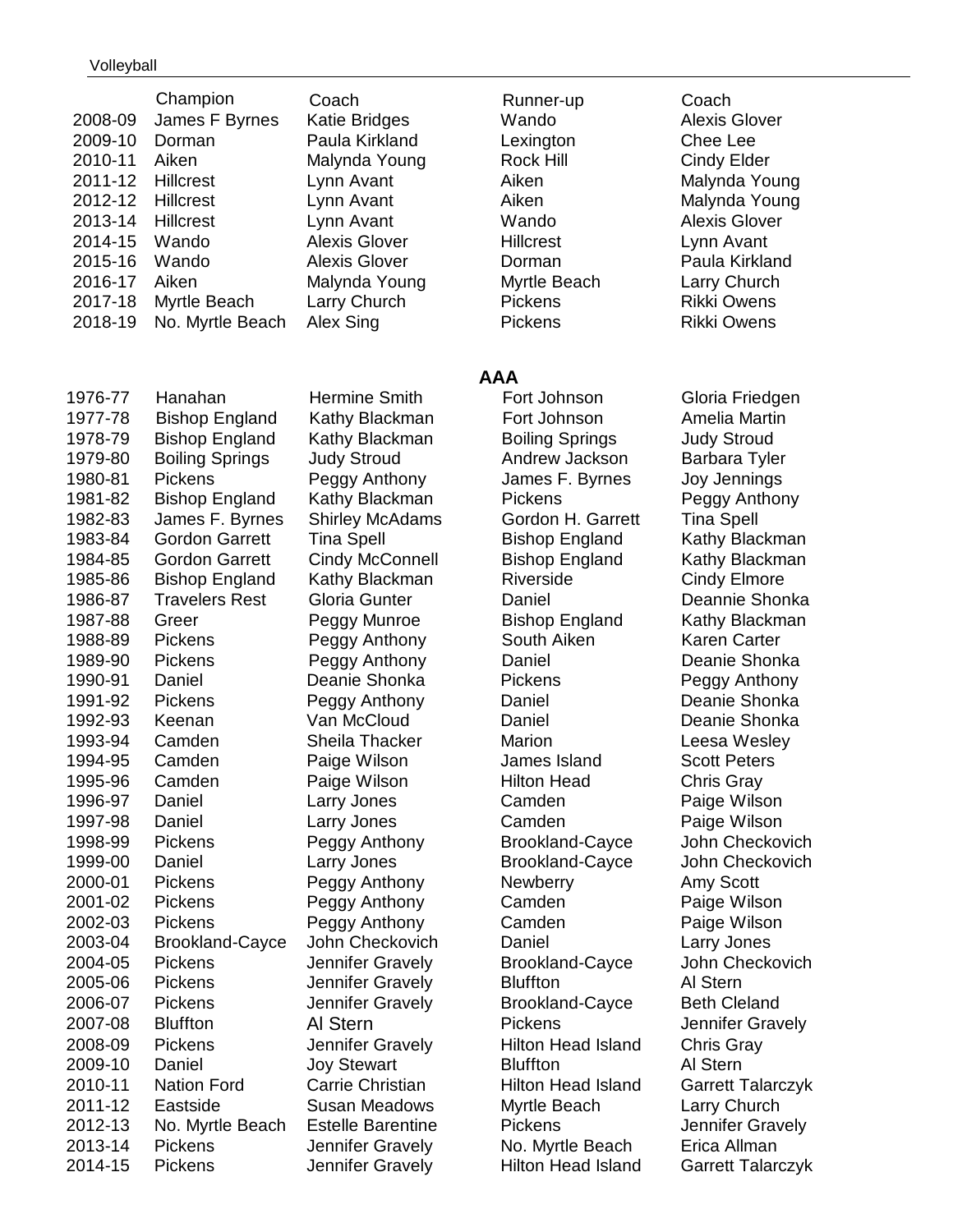|         | Champion              | Coach                    |
|---------|-----------------------|--------------------------|
| 2015-16 | Hilton Head Is.       | <b>Garrett Talarczyk</b> |
| 2016-17 | <b>Bishop England</b> | <b>Cindy Baggott</b>     |
| 2017-18 | <b>Bishop England</b> | Cindy Baggott            |
| 2018-19 | Powdersville          | <b>Brooke Passini</b>    |
|         |                       |                          |
|         |                       |                          |
|         |                       |                          |

| 1976-77            | Chapin                                         |
|--------------------|------------------------------------------------|
| 1977-78            | Winyah                                         |
| 1978-79            | Pendleton                                      |
| 1979-80            | <b>North Charleston</b>                        |
| 1980-81            | Pendleton                                      |
| 1981-82            | Ninety-Six                                     |
| 1982-83            | Ninety-Six                                     |
| 1983-84            | Andrew Jackson                                 |
| 1984-85            | Liberty                                        |
| 1985-86            | Liberty                                        |
| 1986-87            | Liberty                                        |
| 1987-88            | Hanahan                                        |
| 1988-89            | <b>Bishop England</b>                          |
| 1989-90            | <b>Bishop England</b>                          |
| 1990-91            | <b>Bishop England</b>                          |
| 1991-92            | Andrew Jackson                                 |
| 1992-93            | <b>Blue Ridge</b>                              |
| 1993-94            | <b>Bishop England</b>                          |
| 1994-95            | <b>Bishop England</b>                          |
| 1995-96            | Ninety-Six                                     |
| 1996-97            | Gilbert                                        |
| 1997-98            | Gilbert                                        |
| 1998-99            | <b>Bishop England</b>                          |
| 1999-00            | Chapin                                         |
| 2000-01            | <b>Bishop England</b>                          |
| 2001-02<br>2002-03 | <b>Bishop England</b><br><b>Bishop England</b> |
| 2003-04            | <b>Bishop England</b>                          |
| 2004-05            | <b>Bishop England</b>                          |
| 2005-06            | <b>Bishop England</b>                          |
| 2006-07            | <b>Bishop England</b>                          |
| 2007-08            | <b>Bishop England</b>                          |
| 2008-09            | <b>Bishop England</b>                          |
| 2009-10            | <b>Bishop England</b>                          |
| 2010-11            | <b>Bishop England</b>                          |
| 2011-12            | <b>Bishop England</b>                          |
| 2012-13            | <b>Bishop England</b>                          |
| 2013-14            | <b>Bishop England</b>                          |
| 2014-15            | <b>Bishop England</b>                          |
| 2015-16            | <b>Bishop England</b>                          |
| 2016-17            | St. Joseph's                                   |
| 2017-18            | St. Joseph's                                   |
| 2018-19            | St. Joseph's                                   |
|                    |                                                |

Pat Caldwell **1976-1976** Winyah Veda Ford 2018-19 St. Joseph's Jan Carino Oceanside

Runner-up Coach **2016** Camden **Camden** Paige Wilson Powdersville Brooke Passini Bishop England Cindy Baggott

### **AA**

Veda Ford **Ninety Six** Cheryl Browning Mary Ann Devlin **North Charleston** Carolyn Scarpa Carolyn Scarpa **1979-80 North Carolyn Carolyn Scarpa** Pendleton Gwen Salley Pam Way **1980-81 Pam Way Andrews** Thelma Haselden Cheryl Browning Andrews Thelma Haselden Cheryl Browning Andrew Jackson Barbara Tyler **1983-Barbara Tyler Cheryl Browning** Ninety-Six Cheryl Browning Robert Anderson Blacksburg Penny Bostain Robert Anderson Hanahan Susan Haynie 1987-88 Hanahan Susan Haynie Buford Kathy Sullivan Kathy Blackman Gilbert Sandra Dickert Kathy Blackman Hanahan Susan Haynie Kathy Blackman Gilbert Jan Flynn **1991-1992-92 Bishop England Kathy Blackman** Donna Campbell Bishop England Beth Capelmann 1994 Beth Lewis **Example Blue Ridge** Blue **Donna Campbell** Amelia Dawley **Nest-Oak** Shannon Carter Cheryl Browning Bishop England Amelia Dawley Jan Flynn Blue Ridge Donna Campbell 1997-98 Gilbert Jan Flynn West Oak Shannon Burton Amelia Dawley **Chapin** Chapin Mary Jo Jenny 1999-Mary Jo Jenny Gilbert Gilbert Jan Flynn Amelia Dawley **Central** Ellen Middleton Amelia Dawley **Chapman** Andrea Howard Amelia Dawley **Blue Ridge** Donna Edwards Amelia Dawley **Chapman** Andrea Howard Amelia Dawley **Chapman** Andrea Howard Amelia Dawley **2006** West-Oak Shannon Burton Amelia Dawley **Broome** Pam Peele Cindy Baggott **Keenan** Gwen Wilcher **2008-0008-009 Cindy Baggott Gilbert Cindy Baggott Gilbert** Jackie Shealy Cindy Baggott **Gilbert** Gilbert Jackie Shealy Cindy Baggott **Woodruff** Fran Thomas Cindy Baggott **Gilbert** Gilbert Jackie Shealy Cindy Baggott Chesnee Stepanie Cash Cindy Baggott **Andrew Jackson** John Verdugo Cindy Baggott **Liberty** Carla Simpson Cindy Baggott Buford Taylor Roberts Jan Carino **2016** Academic Magnet Sharon Williams 2017-18 St. Joseph's Jan Carino Academic Magnet Sharon Williams Collegiate Amir Khaledi

Eastside **Susan Meadows** 

Robert Anderson Silver Bluff **Dru McPherson-Nix**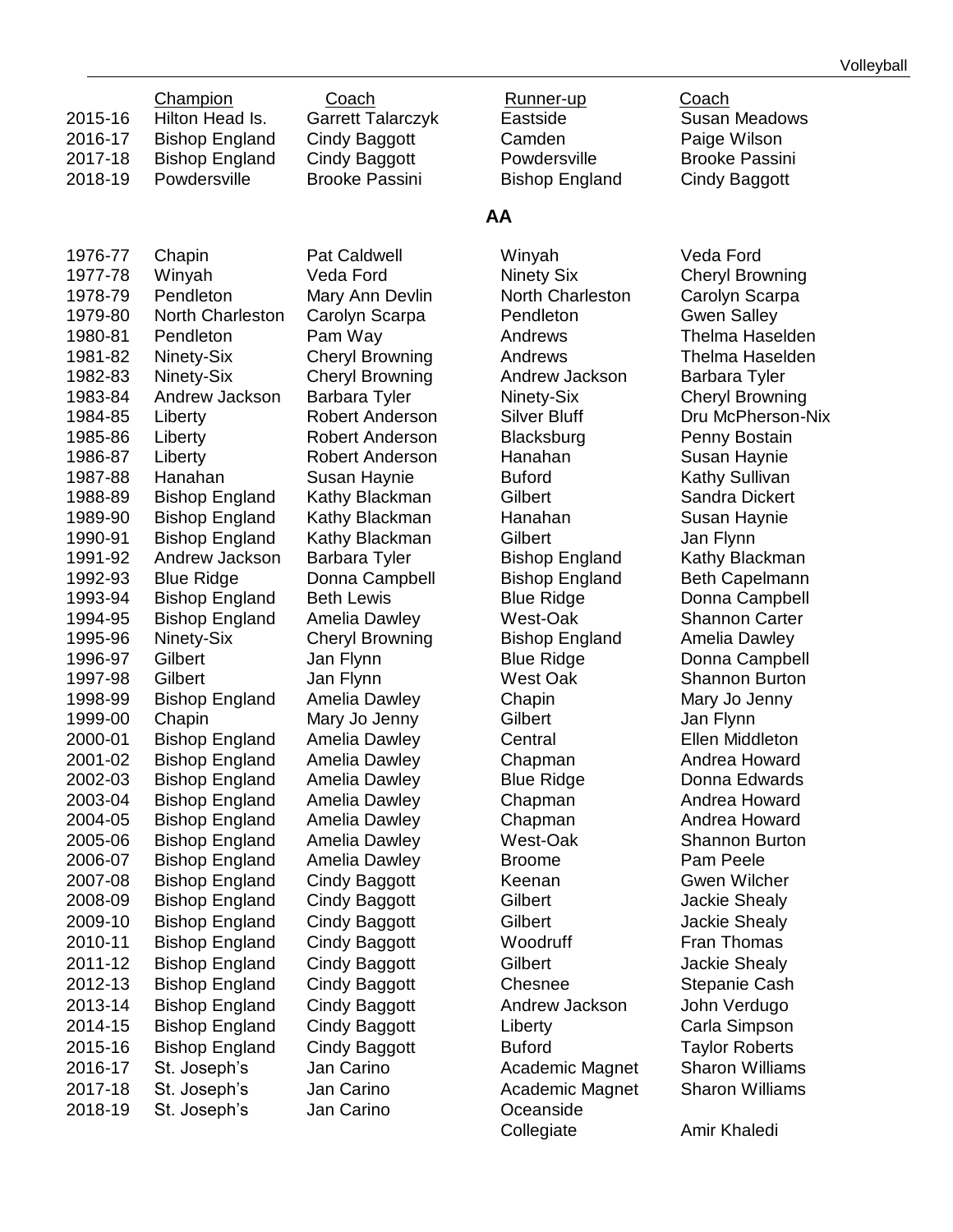|         | Champion             | Coach                  | Runner-up                 | Coach               |
|---------|----------------------|------------------------|---------------------------|---------------------|
| 1976-77 | Mt. Pisgah           | <b>Barbara Wilkes</b>  | Jackson                   | <b>Becky Wetz</b>   |
| 1977-78 | St. Angela           | <b>Bill Walsh</b>      | Mt. Pisgah                | Barbara Wi          |
| 1978-79 | Jackson              | <b>Becky Wetzel</b>    | Mt. Pisgah                | Barbara Wi          |
| 1979-80 | Jackson              | <b>Becky Wetzel</b>    | <b>Dixie</b>              | Jean Daws           |
| 1980-81 | St. Angela           | <b>Bill Walsh</b>      | <b>Dixie</b>              | Jean Daws           |
| 1981-82 | <b>Dixie</b>         | Jean Dawson            | Porter-Gaud               | <b>Cherry Dan</b>   |
| 1982-83 | St. Angela           | <b>Carol Wentworth</b> | Porter-Gaud               | <b>Cherry Dan</b>   |
| 1983-84 | Porter-Gaud          | <b>Cherry Daniel</b>   | St. Angela                | <b>Carol Went</b>   |
| 1984-85 | Porter-Gaud          | <b>Cherry Daniel</b>   | McBee                     | Laurie Rob          |
| 1985-86 | Porter-Gaud          | <b>Cherry Daniel</b>   | <b>Blue Ridge</b>         | Donna Can           |
| 1986-87 | McBee                | Laurie Roberts         | <b>Dixie</b>              | <b>Beth Coutu</b>   |
| 1987-88 | <b>Dixie</b>         | Jim Rich               | <b>Blue Ridge</b>         | Donna Can           |
| 1988-89 | <b>Dixie</b>         | Jim Rich               | McBee                     | Laurie Rob          |
| 1989-90 | McBee                | Laurie Roberts         | <b>Dixie</b>              | Dee Davis           |
| 1990-91 | McBee                | Laurie Roberts         | <b>Dixie</b>              | Dee Davis           |
| 1991-92 | McBee                | <b>Laurie Roberts</b>  | <b>Buford</b>             | <b>Kathy Sulliv</b> |
| 1992-93 | McBee                | Laurie Roberts         | Johnsonville              | <b>Gwen Salle</b>   |
| 1993-94 | McBee                | Laurie Roberts         | <b>Pleasant Hill</b>      | <b>Barry Triple</b> |
| 1994-95 | <b>Christ Church</b> | Jennifer Numberger     | <b>Pleasant Hill</b>      | <b>Barry Triple</b> |
| 1995-96 | Ben Lippen           | Andy Edgren            | <b>North Central</b>      | Barbara Wi          |
| 1996-97 | Indian Land          | Tamara Jacobus         | <b>Branchville</b>        | <b>Starr Bright</b> |
| 1997-98 | Indian Land          | Tamara Jacobus         | Johnsonville              | <b>Gwen Salle</b>   |
| 1998-99 | <b>Christ Church</b> | Jennifer Numberger     | McBee                     | Laurie Rob          |
| 1999-00 | Johnsonville         | <b>Gwen Salley</b>     | Landrum                   | Jeni Whitm          |
| 2000-01 | Southside Christian  | <b>Greg Mosley</b>     | Johnsonville              | <b>Gwen Salle</b>   |
| 2001-02 | Indian Land          | Tamara Jacobus         | Johnsonville              | <b>Gwen Salle</b>   |
| 2002-03 | Ninety-Six           | <b>Beth Miller</b>     | Johnsonville              | <b>Gwen Salle</b>   |
| 2003-04 | Ninety-Six           | <b>Beth Miller</b>     | Johnsonville              | <b>Gwen Salle</b>   |
| 2004-05 | Indian Land          | Tamara Jacobus         | Johnsonville              | <b>Gwen Salle</b>   |
| 2005-06 | Southside Christian  | <b>Greg Mosley</b>     | Johnsonville              | <b>Gwen Salle</b>   |
| 2006-07 | Landrum              | Denise Riske           | Johnsonville              | <b>Gwen Salle</b>   |
| 2007-08 | Landrum              | Denise Riske           | Johnsonville              | <b>Gwen Salle</b>   |
| 2008-09 | Landrum              | Denise Riske           | Johnsonville              | <b>Tracie LeBI</b>  |
| 2009-10 | Southside Christian  | Priscilla LeGrand      | Johnsonville              | <b>Tracie LeBI</b>  |
| 2010-11 | Southside Christian  | Priscilla LeGrand      | <b>Branchville</b>        | <b>Ron Nester</b>   |
| 2011-12 | St. Joseph's         | Jan Carino             | <b>Branchville</b>        | <b>Ron Nester</b>   |
| 2012-13 | St. Joseph's         | Jan Carino             | <b>Branchville</b>        | <b>Ron Nester</b>   |
| 2013-14 | St. Joseph's         | Jan Carino             | <b>Branchville</b>        | <b>Ron Nester</b>   |
| 2014-15 | St. Joseph's         | Jan Carino             | <b>Charleston Charter</b> | Sarah Lesio         |
| 2015-16 | St. Joseph's         | Jan Carino             | <b>Branchville</b>        | <b>Ron Nester</b>   |
| 2016-17 | <b>Branchville</b>   | <b>Ron Nester</b>      | Governor's School         | <b>Hilary Pratt</b> |
| 2017-18 | Lewisville           | Joshua Renaud          | <b>Branchville</b>        | <b>Ron Nester</b>   |
| 2018-19 | Governor's School    | Hugh O'Conner          | <b>Branchville</b>        | <b>Ron Nester</b>   |
|         |                      |                        |                           |                     |

Coach Runner-up Coach Barbara Wilkes Jackson Becky Wetzel Bill Walsh Mt. Pisgah Barbara Wilkes Becky Wetzel Mt. Pisgah Barbara Wilkes 1979-90 Becky Wetzel Dixie Dixie Jean Dawson 1980-91 Bill Walsh Dixie Dixie Jean Dawson 1981-82 Dixie Jean Dawson Porter-Gaud Cherry Daniel Carol Wentworth Porter-Gaud Cherry Daniel Cherry Daniel St. Angela Carol Wentworth Cherry Daniel McBee Laurie Roberts **Cherry Daniel Blue Ridge Cherry Donna Campbell Blue Ridge Cherry Donna Campbell** Laurie Roberts Dixie **Dixie Beth Couture 1987-91-98 Jim Rich Campbell Blue Ridge Conna Campbell** 1988-89 Dixie Jim Rich McBee Laurie Roberts **1989-1999-1999-1990 Laurie Roberts Dixie Dee Davis** Laurie Roberts Dixie Die Dee Davis Laurie Roberts **Buford** Kathy Sullivan Laurie Roberts **Johnsonville** Gwen Salley Laurie Roberts Pleasant Hill Barry Triplett Jennifer Numberger Pleasant Hill Barry Triplett Andy Edgren **North Central Barbara Wilkes** Tamara Jacobus Branchville Starr Bright Tamara Jacobus Johnsonville Gwen Salley 1998-99 Christ Church Jennifer Numberger McBee Laurie Roberts 1999-00 Gwen Salley Landrum Jeni Whitman an Greg Mosley **Johnsonville** Gwen Salley Tamara Jacobus Johnsonville Gwen Salley **2002-03 Ninetz Seth Miller Salley Johnsonville Gwen Salley 2003-04 Beth Miller Constructs Seth Miller Constructs Beth Miller** Tamara Jacobus Johnsonville Gwen Salley an Greg Mosley bohnsonville Gwen Salley 2006-07 Landrum Denise Riske Johnsonville Gwen Salley Denise Riske Landrum Johnsonville Gwen Salley 2008-09 Landrum Denise Riske Johnsonville Tracie LeBherz an Priscilla LeGrand Johnsonville Tracie LeBherz 2010-11 Southside Christian Priscilla LeGrand Branchville Ron Nester 2011-12 St. Joseph's Jan Carino Branchville Ron Nester 2012-13 St. Joseph's Jan Carino Branchville Ron Nester Ron Nester **2016** Governor's School Hilary Pratt 2017-18 Lewisville Joshua Renaud Branchville Ron Nester

**A**

2014-15 St. Joseph's Jan Carino Charleston Charter Sarah Lesica-Cesar